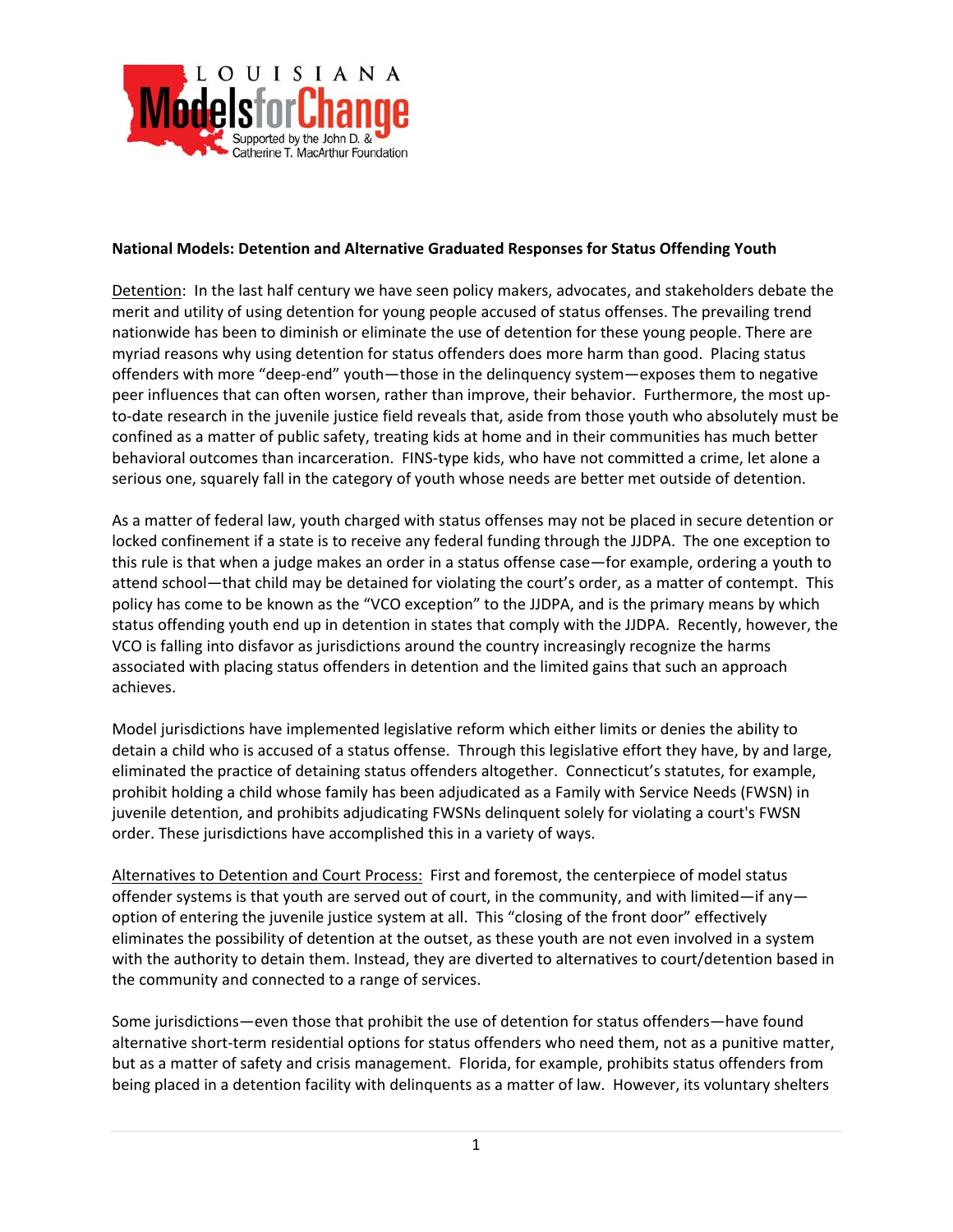

provide a "respite" option for families who need a brief cooling‐off period. Additionally, adjudicated status offenders in Florida can, under very narrow circumstances, be placed in a secure shelter setting. Connecticut's Family Support Centers (FSC) are "one stop shops" that provide an alternative to court and detention, offering various services for families with service needs, including immediate contact with a referred family (within three hours of referral), 24-hour crisis intervention, case management, family mediation, educational advocacy, psycho‐educational and cognitive‐behavioral support groups, and one-on-one therapeutic sessions. They also have ready access to respite care for youth. In Cook County, Illinois, Youth Outreach Services, Inc. (YOS) provides a community‐based programming to youth ages 11 to 17 and their families at risk of entering the court system. They offer a crisis intervention program which operates 24‐hours/day serving youth who run away or are involved in family conflicts. Crisis intervention services also include temporary respite placement, family and individual counseling, substance abuse intervention, and conflict mediation. If the youth is dealing with truancy issues they can be linked to in‐house academic support counselors.

Graduated Responses: Nationally, as jurisdictions move away from using detention, they have developed alternative ways to address non‐compliance or technical violations by youth under their supervision. Recognizing that there are gradations in the type of violations young people under supervision commit, jurisdictions have developed local responses based on the severity of the behavior. If the violating behavior is less serious the response will also be less severe and vice versa. Model Jurisdictions such as Portland, Oregon, Cook County, Illinois, and Santa Cruz, California, have helped limit both delinquent and status offender further penetration into the system by implementing these graduated response grids.

# **Louisiana Models—Detention and Graduated Sanctions/Responses:**

There are no current state detention standards on FINS, and there is no statewide monitoring through the Louisiana Juvenile Detention Association or DCFS; however state legislation has mandated detention standards to be in place in all Louisiana Detention Centers by January of 2013. Currently, each local detention center makes decisions on their admissions without reference to state standards.

A number of jurisdictions around Louisiana have voluntarily adopted the model approach of keeping status offenders and low risk delinquents out of detention. Some have done this for many years, as a matter of philosophy and principle.

- Calcasieu Parish, for example, has long strived to keep FINS youth out of court, as well as detention; they have instituted an admission risk screening tool, do not allow the admission of low risk youth to detention, and promote alternatives that are more appropriate, less costly, and more effective.
- Jefferson Parish juvenile justice system also understands the importance of keeping FINS youth out of detention. In 2007, Jefferson Parish developed a Detention Assessment Screening Instrument to be utilized at the point of booking by the Jefferson Parish Sheriff's Office which screens low risk youth out of detention. (This assessment instrument provides a point score to youth who are arrested). Youth arrested for a status offense are not held in detention due to a low score on this valid risk tool.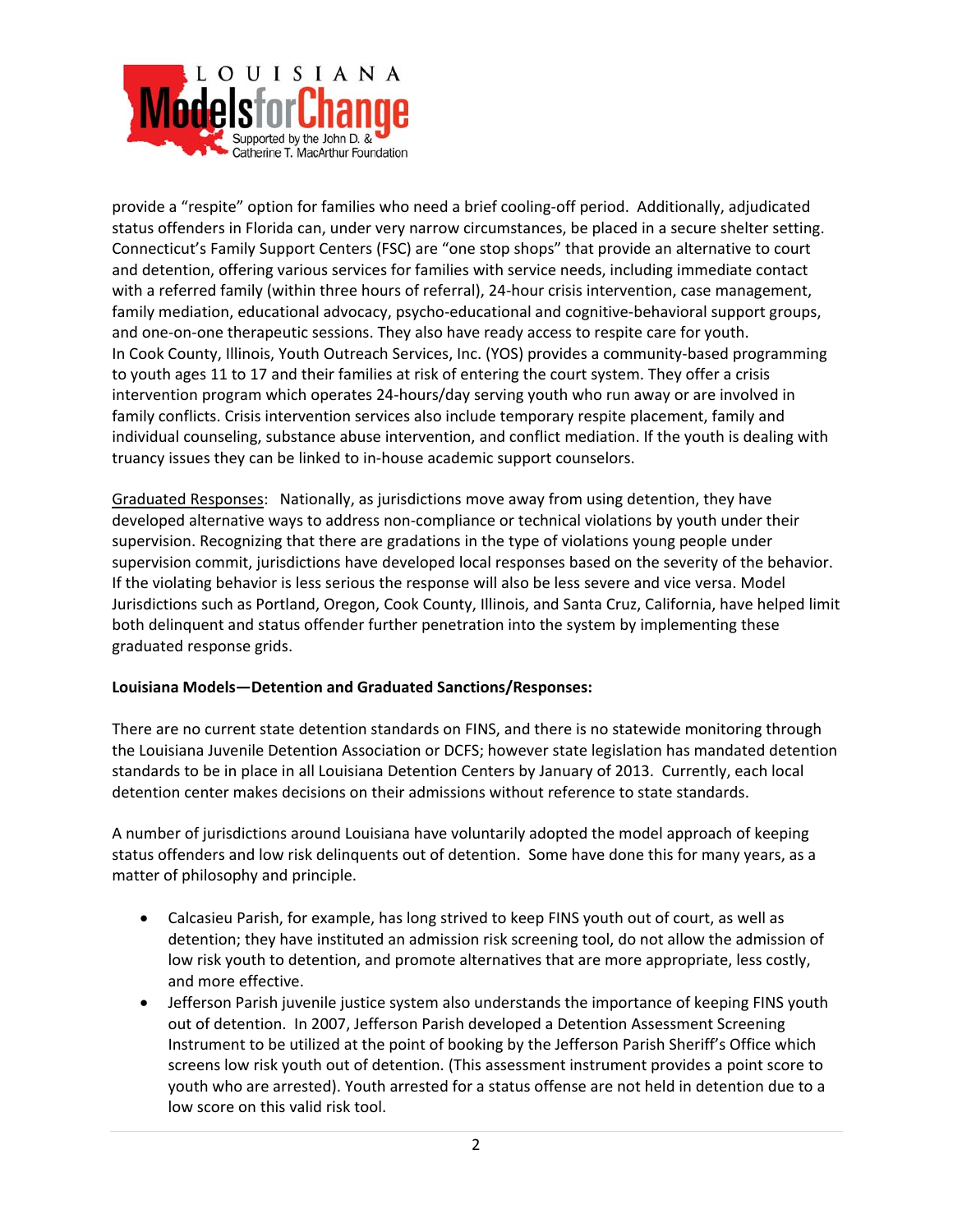

 Finally, in Rapides Parish, local stakeholders involved with Models for Change have worked to implement new practices and policies within the informal FINS system that keep youth out of court, and thereby out of detention. In 2008, Rapides Parish also implemented a Detention Screening Instrument in collaboration with local law enforcement. Since involvement with Models for Change, overall detention admissions, and admissions for FINS offenses, have declined in Rapides Parish.<sup>1</sup>

# **Summary of Available and Relevant Louisiana Data:**

Based on data from the Louisiana Models for Change (LaMfC) initiative, below is a summary of available data on FINS youth sent to local detention collected by Louisiana Models for Change and local detention centers. There is no current state level data available for youth you are detained and charge/s.

## **Local Detention Data Available via Louisiana Models for Change**

- In 2010, 2% of admissions (4) to detention in Calcasieu Parish (i.e., Calcasieu Juvenile Detention Center) were for FINS offenses. That was down from 6% (19) in 2009.
- In 2010, the average length of stay in Calcasieu Parish Detention Centers for FINS offenses was 9 days.
- In 2010, 1.5% of admissions to detention in Rapides Parish (i.e., Renaissance Detention Center) were for a FINS offense. That was down from 8.8% in 2006.
- From 2006‐2010, the average length of stay in Renaissance Detention Center for FINS admissions was one week.

# **Summary of Relevant Model Legislation:**

Though states are permitted under JJDPA to place status offenders in secure facilities for violating a valid court order, many states have chosen to prohibit such placements. Studies have *not* shown detention to be an effective deterrent, and yet many status offenders are detained in secure detention facilities.<sup>2</sup> Both Louisiana and Florida allow status offenders to be placed in secure detention facilities as the result of a valid court order violation.<sup>3</sup> However, in addition to having the option to place the child in a secure facility, the Florida court can choose to provide an alternative sanction for the child.<sup>4</sup> Each circuit has an alternative sanctions coordinator who coordinates and maintains program alternatives such as community service.<sup>5</sup> Explicitly providing for a person to maintain such programs can help ensure a child

 $\overline{a}$ 

 $1$  It is important to note that these data cannot be used to conclusively show that the implementation of the DSI *caused* these trends displayed above. A great deal of reform efforts have occurred (and are currently underway) in the Rapides Parish Juvenile Justice System over the past several years. At the same time, additional policy and procedure changes have occurred at the detention center during this time frame. Thus, a range of different factors may have contributed to the decline in detention admissions for FINS offenses.<br>
<sup>2</sup> See KENDALL, supra note 1, at 8.

<sup>3</sup> *See* FLA. STAT. § 984.09 (2010); LA. CHILD. CODE ANN. art. 782 (2009).

<sup>4</sup> *See* FLA. STAT. § 984.09 (2010).

<sup>5</sup> *See id.*